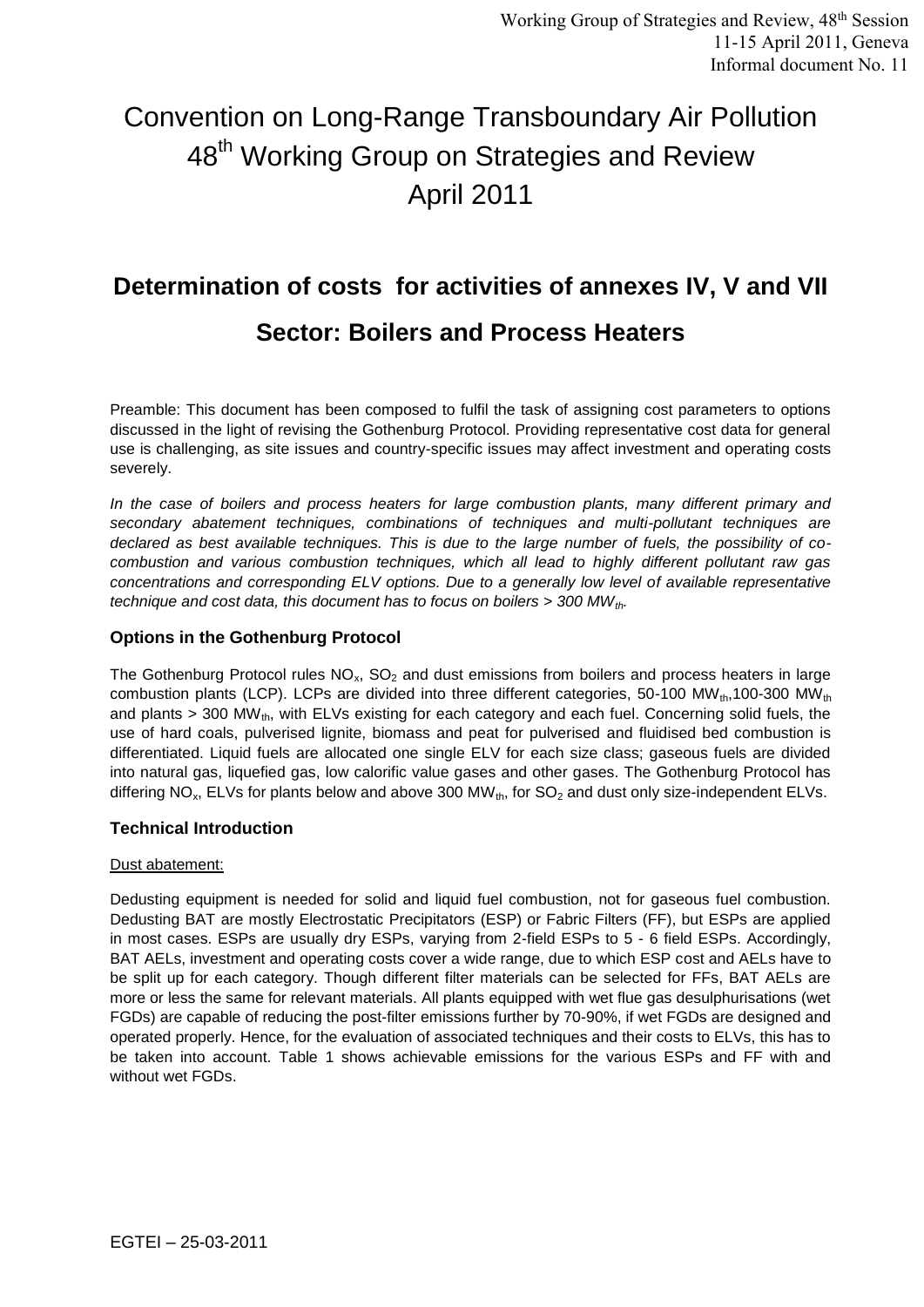| <b>Technique</b> | # fields       | <b>Stand</b><br>alone | <b>With</b><br>wet<br><b>FGD</b> |
|------------------|----------------|-----------------------|----------------------------------|
| <b>Type</b>      | No.            | mg/Nm <sup>3</sup>    | mg/Nm <sup>3</sup>               |
| <b>FF</b>        |                | $<$ 10                | $5$                              |
| <b>ESP</b>       | $\overline{2}$ | $-50$                 | $-30$                            |
| <b>ESP</b>       | 3              | $-30$                 | $20$                             |
| <b>ESP</b>       | 4              | $-10$                 | $5$                              |
| <b>ESP</b>       | 6              | $-5-6$                | $5$                              |

**Table 1: Achievable dust emission limits for various types of dedusting equipment**

In tables 2, 3 and 4 ELVs and achievable emission limits (table 1) are matched for new (subtable 1, left part) and for existing (subtable 2, right part) boilers and process heaters for solid fuels. Cells filled with "FGD?" mean, that the selected technique and an additional wet FGD might not necessarily comply with the option in all cases. "FDG req.?" means, that a wet FGD might be required additionally for this technique to comply with the ELV. If focusing on emission levels of 10 or 20 mg/Nm<sup>3</sup> for existing and new plants > 300 MW<sub>th</sub>, the table shows, that either 3-field or 4-field ESPs plus (or without) **wet FGDs comply with these emission levels. 5- or 6-field ESPs achieve clean gas concentrations far below all discussed ELV options, 2-field ESPs cannot meet the emission levels even in combination with wet FGDs in most cases**. **For smaller plants, 2-field ESP plus wet FGD may be a choice in the case of option 3, but small plants do not tend to have wet FGDs installed.**

**Table 2: Achievability of ELV options with selected techniques for new and existing solid fuel firing plants > 300 MWth where "FGD?" means that the selected technique and an additional wet FGD might not necessarily comply with the option, whereas "FDG req.?" means, that a wet FGD might be required additionally for this technique to comply with the ELV.**

| Table 2.1        | <b>Options - New Plants</b> |                 |                |                  | <b>Options - Existing Plants</b> |                |                |
|------------------|-----------------------------|-----------------|----------------|------------------|----------------------------------|----------------|----------------|
| <b>Technique</b> | 1                           | 2 <sup>1</sup>  | $\overline{3}$ | <b>Technique</b> | $\overline{1}$                   | $\overline{2}$ | $\overline{3}$ |
| <b>ELV</b>       | 10                          | 10 <sup>1</sup> | 30             | <b>ELV</b>       | 10                               | 20             | 50             |
| <b>FF</b>        | Y                           | Y               | Y              | <b>FF</b>        | Y                                | Y              | Y              |
| 2-ESP            | N                           | $\mathsf{N}$    | FGD?           | 2-ESP            | N                                | N              | FGD req.?      |
| 3-ESP            | $\mathsf{N}$                | $\mathsf{N}$    | Y              | 3-ESP            | $\mathsf{N}$                     | Y              | Υ              |
| 4-ESP            | FGD req.?                   | $FGD \nreg.?$   | Υ              | 4-ESP            | FGD req.?                        | Υ              | Υ              |
| 6-ESP            | Y                           | Y               | Y              | 6-ESP            | Υ                                | Y              | Υ              |

 $<sup>1</sup>$  For biomass and peat; Opt.2: 20 mg/Nm $^3$ </sup>

 $\overline{a}$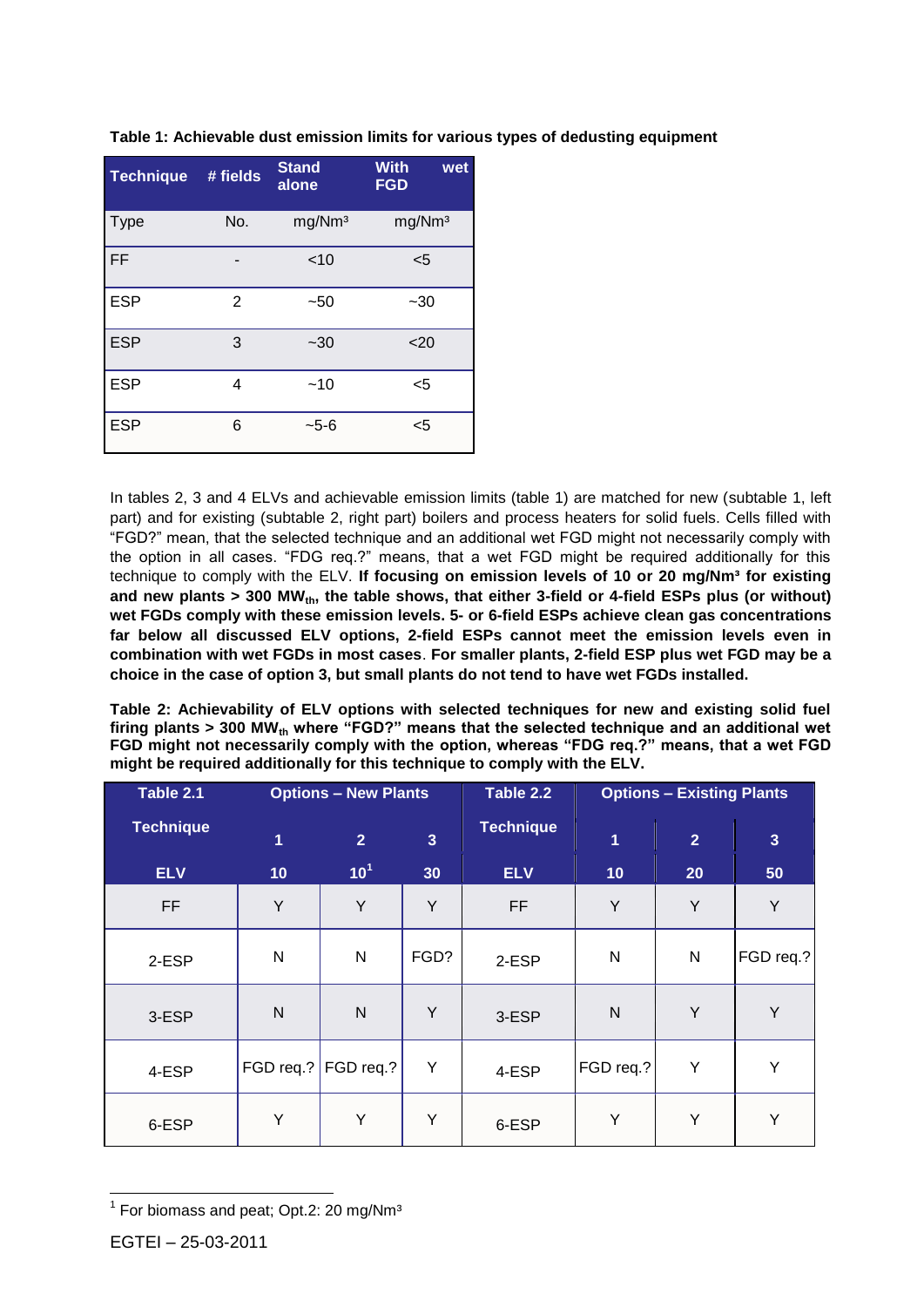**Table 3 Achievability of ELV options with selected techniques for new and existing solid fuel firing plants between 100 and 300 MWth where "FGD?" means that the selected technique and an additional wet FGD might not necessarily comply with the option, whereas "FDG req.?" means, that a wet FGD might be required additionally for this technique to comply with the ELV.**

| Table 3.1        | <b>Options - New Plants</b> |                |                | Table 3.2        | <b>Options - Existing Plants</b> |                |                         |
|------------------|-----------------------------|----------------|----------------|------------------|----------------------------------|----------------|-------------------------|
| <b>Technique</b> | 1                           | $\overline{2}$ | $\overline{3}$ | <b>Technique</b> | $\overline{1}$                   | $\overline{2}$ | $\overline{\mathbf{3}}$ |
| <b>ELV</b>       | 10                          | 20             | 30             | <b>ELV</b>       | $15^2$                           | $25^3$         | 50                      |
| FF               | Y                           | Y              | Y              | <b>FF</b>        | Y                                | Y              | Y                       |
| 2-ESP            | ${\sf N}$                   | N              | FGD?           | 2-ESP            | N                                | N              | FGD req.?               |
| 3-ESP            | ${\sf N}$                   | FGD req.       | FGD?           | 3-ESP            | N                                | FGD req.       | Y                       |
| 4-ESP            | FGD req.?                   | Y              | Y              | 4-ESP            | Y                                | Y              | Y                       |
| 6-ESP            | Y                           | Y              | Y              | 6-ESP            | Y                                | Υ              | Y                       |

**Table 4 Achievability of ELV options with selected techniques for new and existing solid fuel firing plants between 50 and 100 MWth where "FGD?" means that the selected technique and an additional wet FGD might not necessarily comply with the option, whereas "FDG req.?" means, that a wet FGD might be required additionally for this technique to comply with the ELV.**

| Table 4.1        | <b>Options - New Plants</b> |                |                     | Table 4.2        | <b>Options - Existing Plants</b> |                |                         |
|------------------|-----------------------------|----------------|---------------------|------------------|----------------------------------|----------------|-------------------------|
| <b>Technique</b> | 1                           | $\overline{2}$ | $\overline{3}$      | <b>Technique</b> | $\overline{1}$                   | $\overline{2}$ | $\overline{\mathbf{3}}$ |
| <b>ELV</b>       | 10                          | 20             | 50                  | <b>ELV</b>       | 15                               | 30             | 50                      |
| FF               | Y                           | Υ              | Y                   | <b>FF</b>        | Y                                | Υ              | Y                       |
| 2-ESP            | N                           | N              | <b>FGD</b><br>req.? | 2-ESP            | N                                | FGD?           | FGD req.?               |
| 3-ESP            | $\mathsf{N}$                | FGD req.       | Y                   | 3-ESP            | N                                | FGD req.?      | Υ                       |
| 4-ESP            | FGD req.?                   | Y              | Y                   | 4-ESP            | Y                                | Y              | Y                       |
| 6-ESP            | Y                           | Y              | Y                   | 6-ESP            | Y                                | Υ              | Y                       |

It has to be kept in mind, that plants with special dust and flue gas characteristics might need an additional field or one field less to reach the same dust concentration. The dust abatement efficiency of wet FGDs decreases with a lower dust concentration.

 2 For biomass and peat Opt.1: 10 mg/Nm³

<sup>&</sup>lt;sup>3</sup> For biomass and peat Opt.2: 20 mg/Nm<sup>3</sup>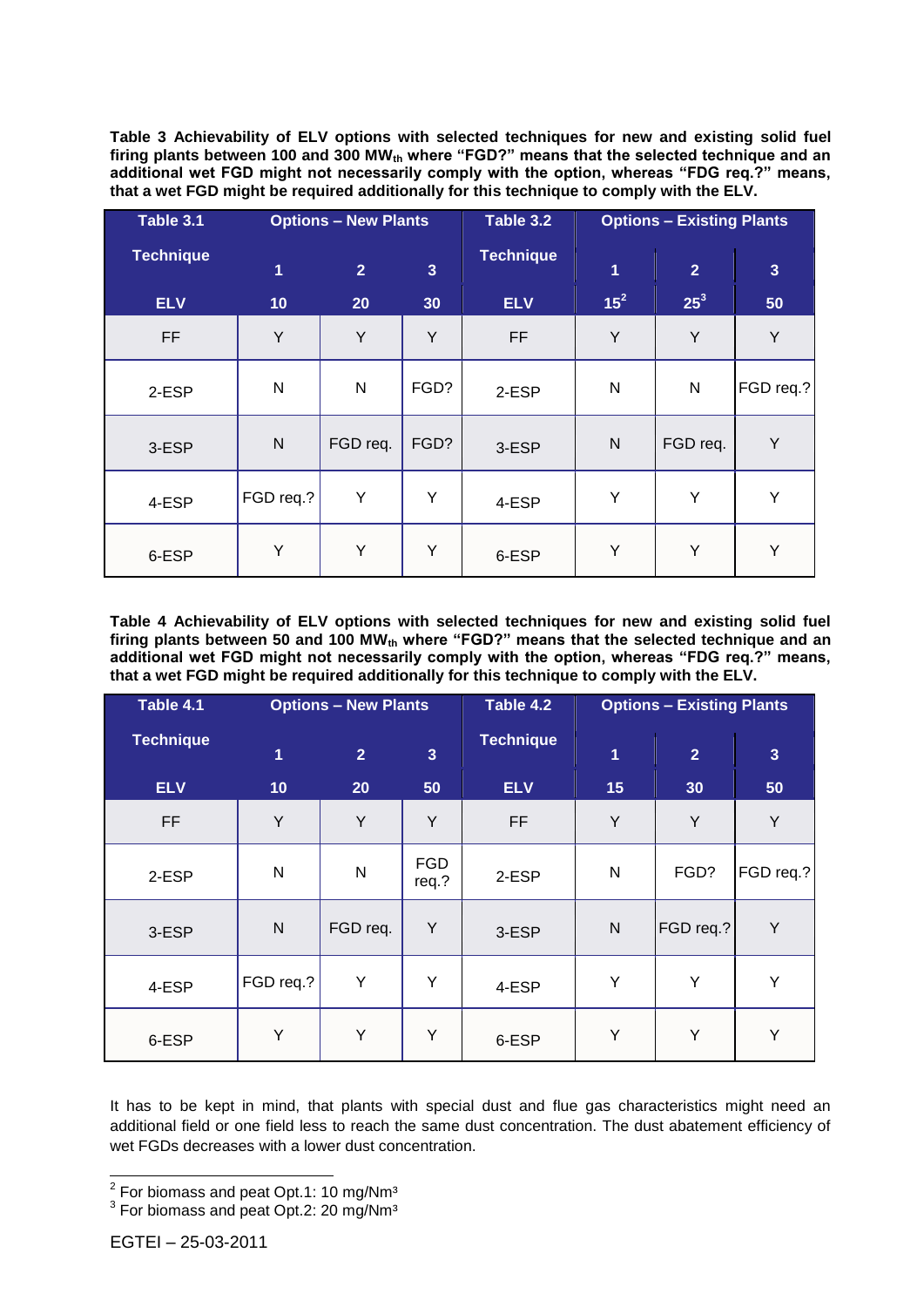### $NO<sub>x</sub>$  abatement

Pulverised hard coal boilers can use low  $NO_x$  burners (LNB) in combination with various further primary combustion modifications and selective catalytic reduction (SCR) to reach the selected ELVs. Pulverised lignite boilers do only need LNB and combustion modifications to reach the ELVs. In case of fluidised bed combustion technologies. LNBs are not possible. Depending on the options and raw gas NO<sub>x</sub> concentration, flue gas recirculation, selective non-catalytic reduction (SNCR) or SCR are required techniques to comply with the ELVs.

As the technical difference in new LNBs for new plants and newly retrofitted LNBs for existing plants (incl. burner management systems, firing control and boiler wall refurbishments) is expected to be not very high, the following matching process does only differentiate between "new LNBs" and "no new LNBs". Furthermore, it focuses on pulverised coal combustion.

If an ELV of 100 mg/Nm<sup>3</sup> NO<sub>x</sub> is chosen, all hard coal and lignite fired plants need LNBs of newest generation and carefully designed SCRs.

If an ELV of 150 mg/Nm<sup>3</sup> NO<sub>x</sub> is chosen, hard coal fired power plants need SCR, but not necessarily new generation LNBs, as many LCPs retrofitted in the 1990ies achieve  $NO<sub>x</sub>$  emission values of < 150 mg/Nm<sup>3</sup>. Lignite fired plants may not in all cases reach 150 mg/Nm<sup>3</sup> with old and new LNBs. Therefore, sometimes additional secondary abatement techniques, in general SNCR, might be required to retrofit.

If an ELV of 200 mg/Nm<sup>3</sup> is chosen, lignite fired power plants can comply with this ELV using fairly modern LNBs. Hard coal fired power plants need SCR, but not necessarily new generation LNBs.

Installations with fludised beds are usually found in the small or medium-size class. Usually no SCR is required to comply with the ELV options. If certain ELVs cannot be met right away, combustion modification, biomass co-firing and in rare cases SNCR can be used to reduce the  $NO<sub>x</sub>$  concentration.

For liquid fuel fired units, especially heavy fuel fired boilers and process heaters, situation is quite similar to pulverised hard coal combustion. LNBs, combustion modifications, SNCR and SCR are available techniques. All ELVs of 200 mg/Nm<sup>3</sup> and lower should imply the use of SCR, whereas higher ELVs may be fulfilled using new generation LNBs only and in certain cases SNCR. As current legislation does not require a broad application of SNCR, experience is very limited and does not allow a representative assessment of the effectiveness for liquid fuels. However, reduction efficiencies of 25% and more should be possible, as the few European and US-American installations show..

Natural gas fired units can reach 80 mg/Nm<sup>3</sup> with combustion modifications. In certain cases SNCR or SCR might be required, but most units should not need to install secondary abatement techniques. For other gaseous fuels ELV options are higher, therefore combustion modifications and fuel mixture should be sufficient. But as "other fuels" (Coke Oven Gas, Blast Furnace Gas, BOF Gas, Refinery Gas, etc.) vary largely in composition, heating value and combustion temperature, general implications cannot be deducted.

### SO<sub>2</sub> abatement

Theoretically, a reduction of  $SO_2$  emissions can be achieved by the use of fuels with lower sulphur content. Secondary  $SO_2$  abatement techniques use the principle of combustion chamber or flue gas alkaline injection (dry, semi-dry or wet). The alkaline used in most cases is lime, limestone, calcium hydroxide or NaHCO<sub>3</sub>, in certain cases seawater as well. Alkaline injection in the combustion chamber is BAT for fluidised bed combustion. Pulverised hard coal, lignite and heavy fuel oil fired units use mostly wet FGDs or dry and semi-dry sorption systems, which inject alkaline in the flue gas duct. Selected technique and required reduction efficiency mostly depends on the fuel sulphur content.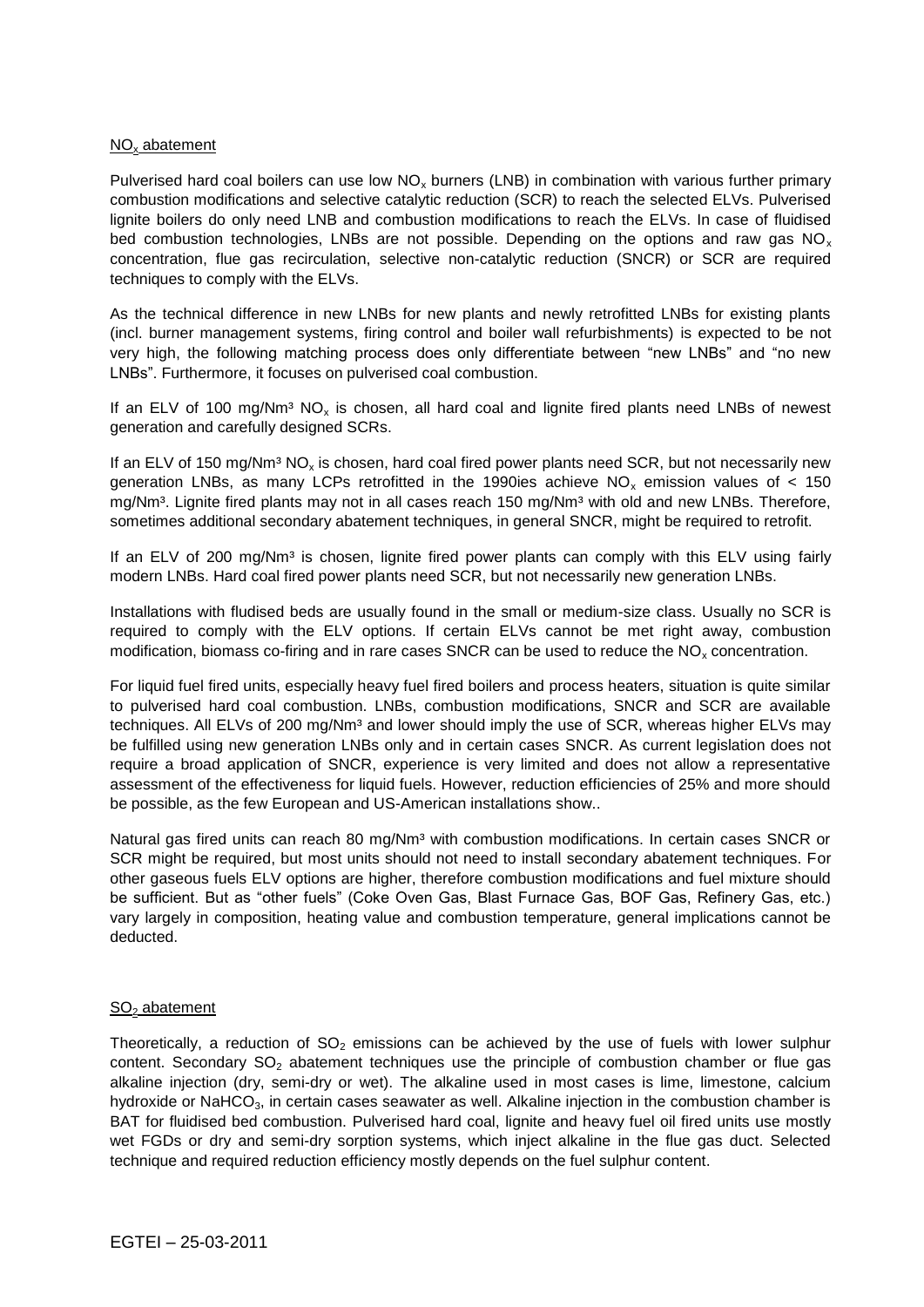Experience shows that LCP fired with imported hard coal do not necessarily have to install wet FGD systems to reach  $SO<sub>2</sub>$  clean gas concentrations of 200 or 150 mg/Nm<sup>3</sup>, but can use semi-dry sorption FGD as well<sup>4</sup> if the sulphur content of fired coals is low enough.

#### **Investment data**

Interpreting and generalising collected cost data is very difficult, as site-specific factors may largely influence costs. Illustrative examples are space restrictions (leading to expensive steelworks), split-ups of existing equipment, required demolition works or even sea-weather influences. When comparing collected cost data, care must be taken to ensure that it reflects the entire costs associated with an abatement technique. Collected cost data for abatement techniques for installing abatement techniques vary from turnkey costs to process equipment-only costs (flange-to-flange, process equipment and steelwork). For example in wet FGD cases, turnkey prices can be 80 – 100% above flange-to-flange prices, as foundation works, duct-works, gypsum and lime(stone)- storage and chimney modifications need to be included for total (turnkey) cost calculations. Not included are opportunity costs due to outage time, if applicable.

Table 5 shows specific investments needed for installing abatement techniques. The comment row states explanatory information for interpreting the costs. Especially SCR cost data show the inherent variability of site and scope issues. The cost data from the Danish plants (Studstrup, Esbjerg, Fynsvaerket) are expected to be equipment and steelwork prices and do not reflect major special issues, such as severe seawater and corrosion effects. Le Havre IV is regarded to be a turnkey project and its price suffered under seawater salt and corrosion issues at the site (special and expensive steel required).

Stated wet FGD prices are expected to be turnkey- rather than process equipment-only ("Rumpf-REA") prices. "Rumpf-REA" prices for new installations and import coals (< 1% S) are expected to be around 50% of the stated values.

All ESP and PJFF prices are design flange-to-flange (process equipment + steelworks) equipment manufacturer prices. All clean gas concentrations are post-filter and not post-FGD values. For ELVoption decisions, additional dust abatement of wet FGDs has to be added (70-90% abatement efficiency is expected for 3- and 4-field ESPs – abatement efficiency decreases for lower dust concentrations, i. e. for 5- or 6-field ESPs and FFs). ESP and FF prices do not reflect major site-issues and retrofit difficulties. Furthermore, investment for upgrading ESPs by a certain number of fields cannot be deducted from price differences. In most cases, operators have to demolish the existing and build a completely new ESP. Whether adding single fields is possible, is highly site specific. For these cases, equipment costs should be of minor influence on total cost, as construction, demolition and plant layout changing costs are expected to be much higher. Relevant data could not be collected and is hardly predictable.

In cases of combined installation of flue gas cleaning techniques (i. e. two techniques separately but as one order) costs should be additive. Synergy effects do not occur in equipment and steelwork, as they are independent constructions.

 $\overline{a}$ 

<sup>&</sup>lt;sup>4</sup> Umweltbundesamt Österreich: "Entschwefelungstechnologien – die Situation in Österreich", 2002.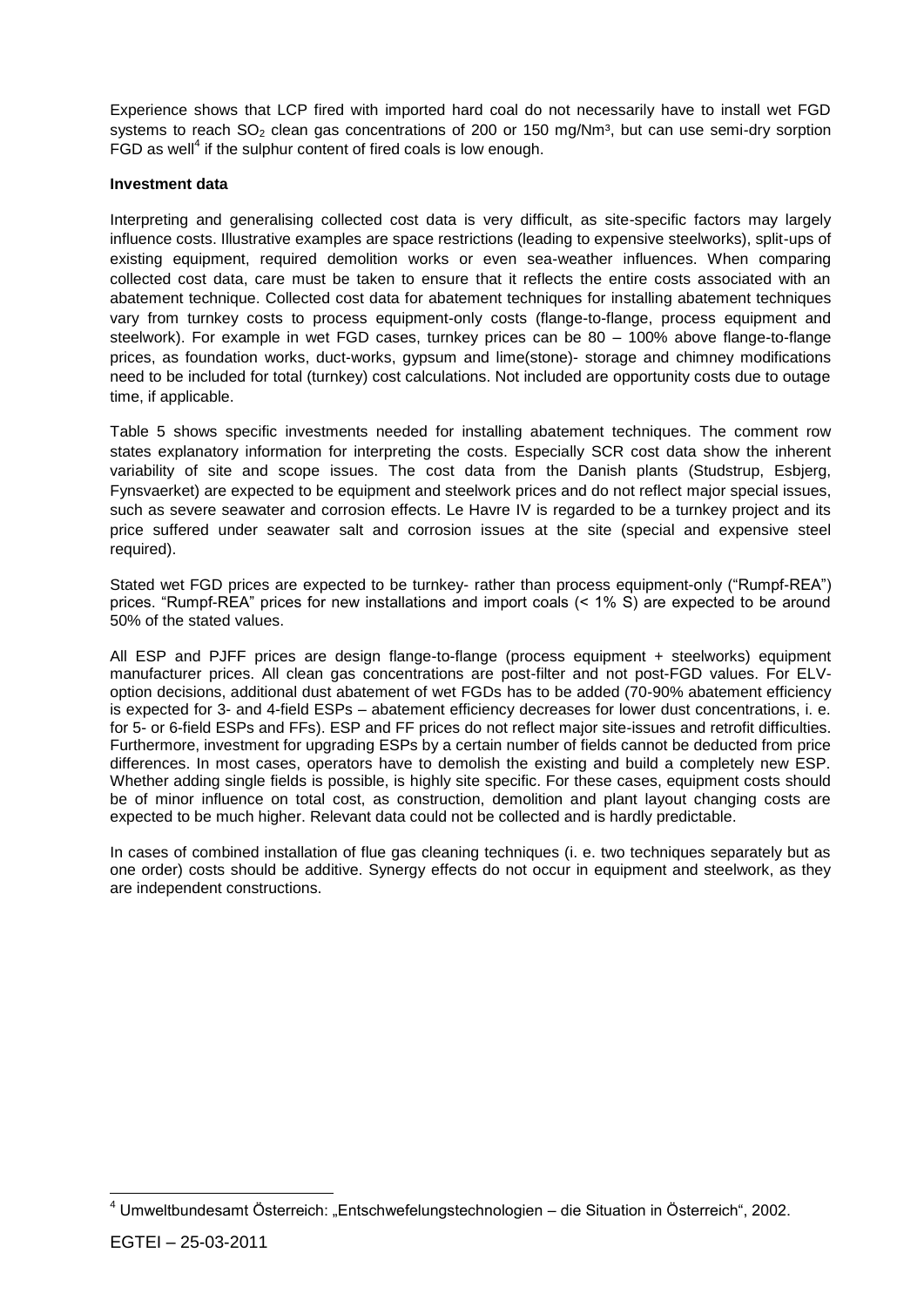### **Table 5: Specific investments of recent retrofitted flue gas abatement techniques at hard coal fired power plants across Europe**

| <b>Technique</b>                         | <b>Power Plant Unit</b><br>and Size         | <b>Specific Price</b><br>[ $\epsilon$ /kW <sub>el</sub> ] [year] | <b>Comment</b>                                                                               | <b>Source</b>                 |  |  |  |  |
|------------------------------------------|---------------------------------------------|------------------------------------------------------------------|----------------------------------------------------------------------------------------------|-------------------------------|--|--|--|--|
| Selective Catalytic Reduction (SCR)      |                                             |                                                                  |                                                                                              |                               |  |  |  |  |
| <b>SCR</b>                               | Studstrup, 2x360<br>$MW_{el}$               | 24.30 [ref. year<br>unknown]                                     | Site with high<br>complexity, start of<br>operation 2006 and<br>2007                         | IEA CCC <sup>5</sup>          |  |  |  |  |
| <b>SCR</b>                               | Esbjerg, 380 MW <sub>el</sub>               | 31.86 [ref. year<br>unknown]                                     | Incl. air heater<br>modifications, plant site<br>was "SCR-ready", start<br>of operation 2005 | <b>IEA CCC</b>                |  |  |  |  |
| <b>SCR</b>                               | Fynsvaerket, 400<br>$MW_{el}$               | 40.42 [ref. year<br>unknown]                                     | Incl. economiser<br>splitting, start of<br>operation 2007                                    | <b>IEA CCC</b>                |  |  |  |  |
| <b>SCR</b>                               | Israel Power Co.,<br>4x575 MW <sub>el</sub> | 43.48 [2011]                                                     | Process equipment incl.<br>catalyst, steelwork,<br>ductwork and control<br>equipment         | Bilfinger Berger <sup>6</sup> |  |  |  |  |
| <b>SCR</b>                               | Sines, 320 $MW_{el}$                        | 68.75 [ref. year<br>unknown]                                     | Seawater & Corrosion<br>resistant                                                            | <b>EGTEI Expert</b>           |  |  |  |  |
| <b>SCR</b>                               | Le Havre IV, 580<br>$MW_{el}$               | 86.21 [ref. year<br>unknown]                                     | Seawater & Corrosion<br>resistant, cost basis<br>probably 2005                               | <b>IEA CCC</b>                |  |  |  |  |
| Wet Flue Gas Desulphurisation (Wet FGD)  |                                             |                                                                  |                                                                                              |                               |  |  |  |  |
| Wet FGD                                  | Unknown UK,<br>$4x500$ MW <sub>el</sub>     | 73.38 [2000]                                                     |                                                                                              | <b>IEA CCC</b>                |  |  |  |  |
| Wet FGD                                  | Unknown UK,<br>4x500 MW $_{el}$             | 80.84 [2000]                                                     | Design S-Content of<br>Coal: 1,7%                                                            | <b>IEA CCC</b>                |  |  |  |  |
| <b>Electrostatic Precipitators (ESP)</b> |                                             |                                                                  |                                                                                              |                               |  |  |  |  |
| <b>ESP</b>                               | Design, 800 MW <sub>el</sub>                | 25.90 [2008]                                                     | $<$ 30 mg/Nm <sup>3</sup> , 3-field<br>ESP, equipment and<br>steelworks                      | Riepe <sup>7</sup>            |  |  |  |  |
| <b>ESP</b>                               | Design, 800 MW <sub>el</sub>                | 29.40 [2008]                                                     | $<$ 20 mg/Nm <sup>3</sup> , 4-field<br>ESP, equipment and<br>steelworks                      | Riepe                         |  |  |  |  |
| <b>ESP</b>                               | Design, 800 MW <sub>el</sub>                | 36.30 [2008]                                                     | < 6 mg/Nm <sup>3</sup> , 5 or 6-field<br>ESP, equipment and<br>steelworks                    | Riepe                         |  |  |  |  |
| <b>ESP</b>                               | Design, 1,100<br>$MW_{el}$                  | 32.70 [2008]                                                     | $< 10$ mg/Nm <sup>3</sup> , 4 or 5-<br>field ESP, equipment<br>and steelworks                | Riepe                         |  |  |  |  |
| <b>ESP</b>                               | Design, 1,100<br>$MW_{el}$                  | 41.80 [2008]                                                     | < 5 mg/Nm <sup>3</sup> , 5 or 6-field<br>ESP, equipment and<br>steelworks                    | Riepe                         |  |  |  |  |
|                                          |                                             | Pulse Jet Fabric Filters (PJFF)                                  |                                                                                              |                               |  |  |  |  |
| <b>PJFF</b>                              | Design, 750 MW <sub>el</sub>                | 19.70 [2008]                                                     | < 5 mg/Nm <sup>3</sup> , equipment<br>and steelworks, PAN<br>filter bags                     | Riepe                         |  |  |  |  |

 <sup>5</sup> Herminé Nalbandian: "Economics of retrofit air pollution control technologies", IEA CCC report, 2006.<br><sup>6</sup> See press release "Saubere Energie für Israel", Bilfinger Berger, available on company website,

<sup>28.02.2011.&</sup>lt;br><sup>7</sup> Thomas B

Thomas Riepe: "Elektrofilter und Gewebefilter für kohlegefeuerte Kraftwerke im Vergleich", held at: 4. Conference on "Grundlagen, Betriebserfahrungen, Optimierungsmaßnahmen und Sonderverfahren für Rauchgasreinigungsanlagen", Essen (Germany), 2008.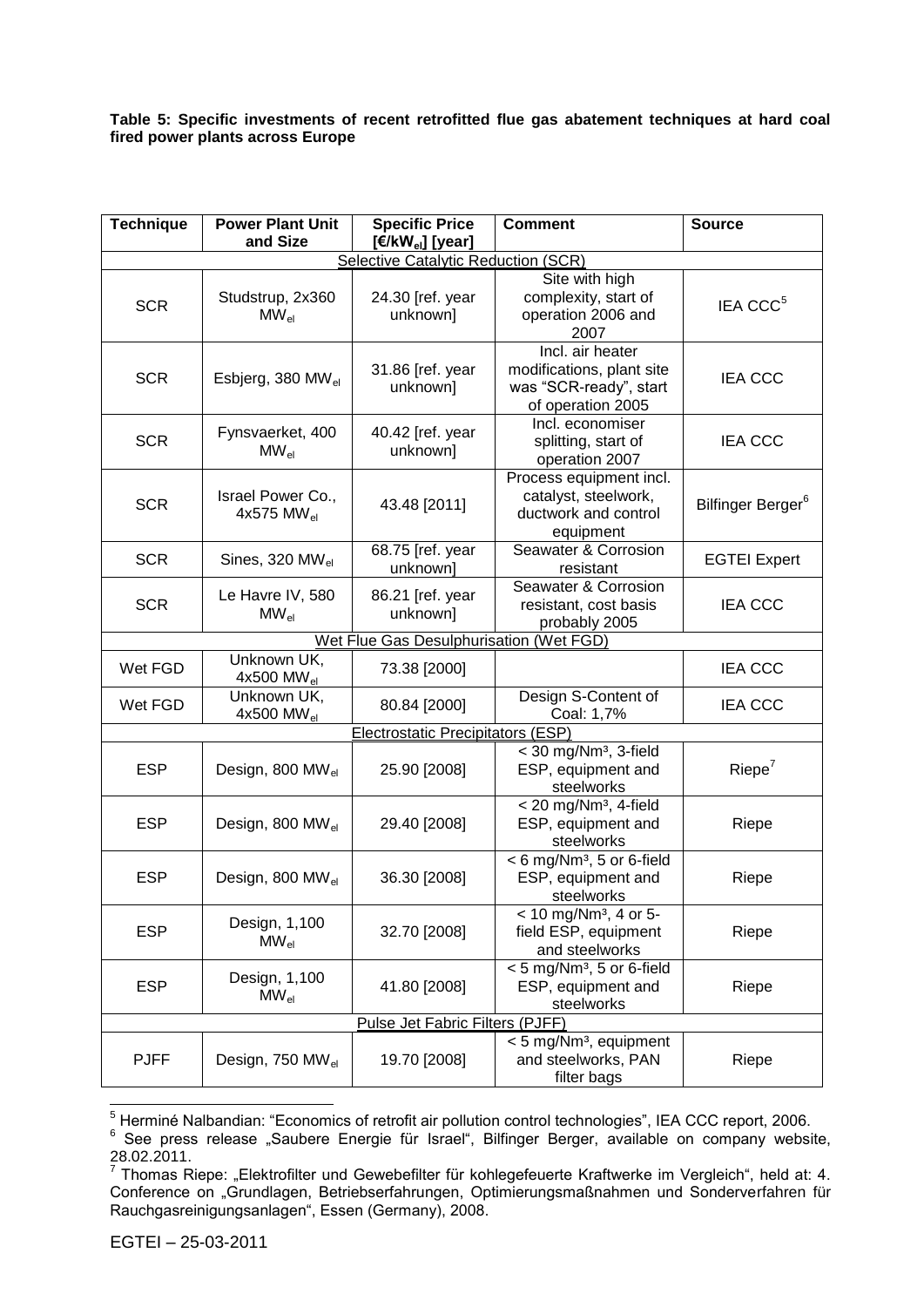| PJFF | Design, 750 MW <sub>el</sub> | 21.00 [2008] | < 5 mg/Nm <sup>3</sup> , equipment<br>and steelworks, PPS<br>filter bags | Riepe |
|------|------------------------------|--------------|--------------------------------------------------------------------------|-------|
|------|------------------------------|--------------|--------------------------------------------------------------------------|-------|

# **Operating Cost**

#### Dust abatement

FF and ESP both face energy costs due to pressure losses and equipment heating. FFs have 2 to 3 times higher pressure losses (10-12 mbar compared to 3-4 mbar for an ESP achieving  $<$  5 mg/Nm<sup>38</sup>) and need energy for pulse jet cleaning as well. However, the largest energy consumer in ESPs is not the pressure loss but the electrode. In total, FFs are expected to have higher energy consumption; Riepe estimates 30% (1,360 kW vs. 1,060 kW for dust < 5 mg/ $Nm^3$  in a 800 MW<sub>el</sub> hard coal unit). In addition to energy consumption, FF bags have an estimated lifetime of 4 to 6 years. Bag exchange costs are high. In general, revenues may arise of dust sales to construction industry. Prices depend on dust quality.

#### $NO<sub>x</sub>$  abatement

Low  $NO<sub>x</sub>$  burners and overfire air do not have operating costs, but efficiency penalties instead, as the combustion is modified to a less efficient and less  $NO<sub>x</sub>$  producing state. Flue gas recirculation (especially used for liquid or gaseous fuel combustion) faces additional pump costs for gas circulation and efficiency penalties.

Operating costs in a SNCR system are ammonia or urea consumption costs and occurring pressure losses (acc. to LCP-BRef  $\sim$  4-10 mbar, depending on the no. of catalyst layers).

SCR face ammonia or urea consumption costs, comparably higher pressure losses, energy consumption for sootblowing and catalyst replacement costs. For coal-only fired power plants, catalyst lifetimes have increased during the last decades. According to EGTEI experts, one layer has to be regenerated every three years and a catalyst layer can be regenerated up to 7 to 8 times. Regeneration costs are expected to be around 50% of the purchasing costs for new layers. Firing practices such as biomass co-firing reduce the catalyst lifetime (1-2 years), hence annual regeneration and replacement costs are higher.

The use of urea or  $NH_3$  as reducing agent may lead to emissions of unreacted  $NH_3$  (slip). Actual slip depends on operating conditions, especially reagent / flue gas mixing, catalyst activity and amount of reagent injected. In Germany, ammonia emissions are regulated at 5 ppm max<sup>9</sup>. Additional NH<sub>3</sub> restrictions arise due to the fact that salability of flyash decreases with growing ammonia concentration. Due to this effect, experts see ammonia emissions restricted at 2 ppm $^{10}$ . Reagent consumption as implemented in RAINS represents a good estimate.

#### $SO<sub>2</sub>$  abatement

The largest part of FGD operating costs are sorbent (e. g. lime, limestone, CaOH, NaHCO<sub>3</sub>) costs. Especially wet FGDs face high electricity costs due to pumping and pressure losses (acc. to LCP BRef 20-30 mbar). Overall, the BRef states an overall energy consumption of 1-3% of installed electrical capacity. No operating data for further desulphurisation techniques could be collected.

Wet systems have water treatment costs. Reagent consumption as implemented in RAINS represents a good estimate. If FGDs produce salable gypsum, revenues may arise. Other systems, such as semi-dry sorption with CaOH have landfilling costs. Collected data showed operating expenses for wet FGDs at 1

<sup>&</sup>lt;sup>8</sup> Thomas Riepe: "Elektrofilter und Gewebefilter für kohlegefeuerte Kraftwerke im Vergleich", held at: 4. Conference on "Grundlagen, Betriebserfahrungen, Optimierungsmaßnahmen und Sonderverfahren für Rauchgasreinigungsanlagen", Essen (Germany), 2008.

 $9$  Ulrich Förstner: "Umweltschutztechnik", 2008.

<sup>&</sup>lt;sup>10</sup> EPRI: "Achieving NO<sub>x</sub> compliance at Least Cost: A Guide for Selecting the Optimum Combination of NO<sup>x</sup> Controls for Coal-Fired Boilers", 1998.